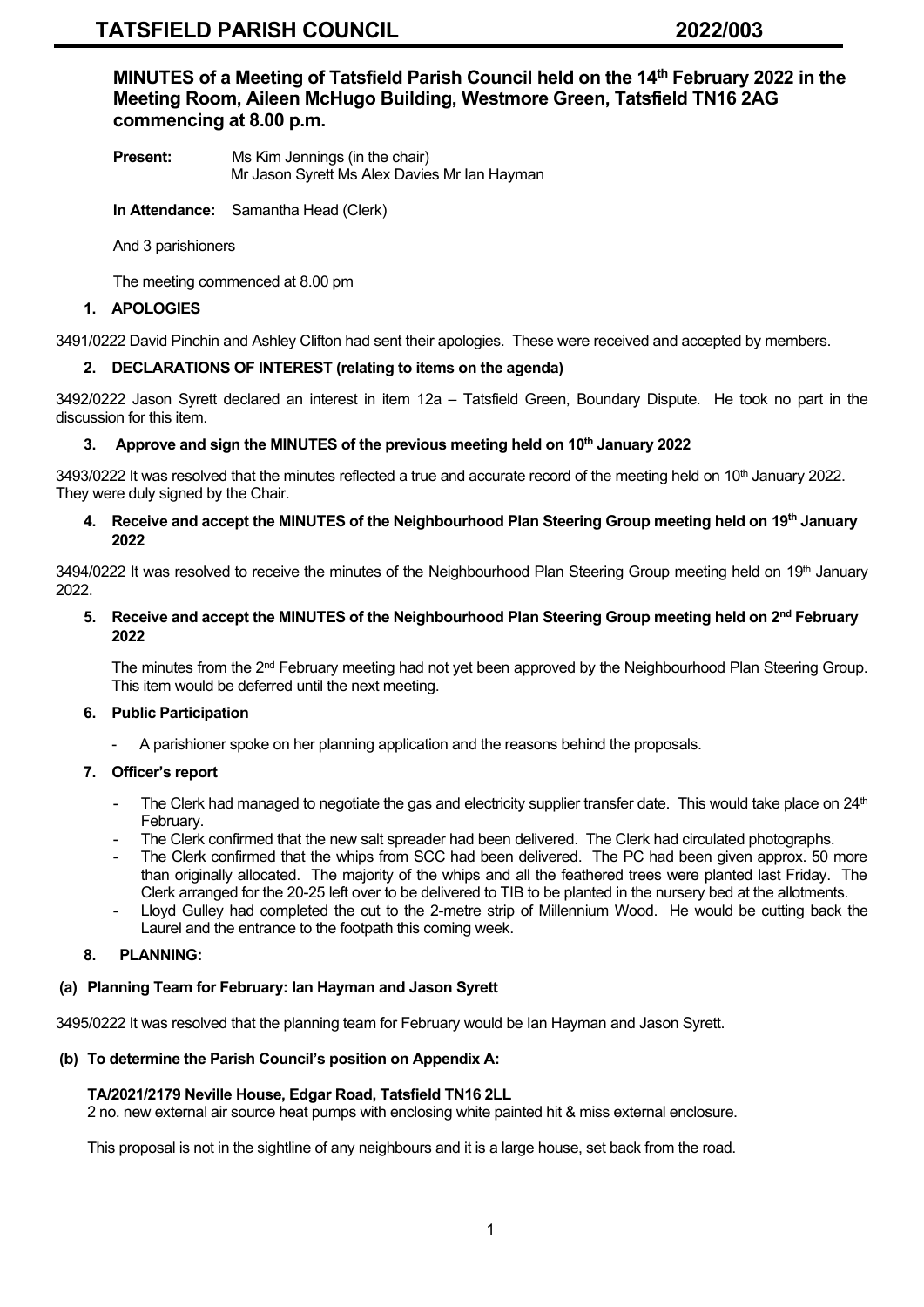#### 3496/0222 Comment: No comment

# **TA/2021/2174 Wayside, Ninehams Road, Tatsfield TN16 2AJ**

Demolition of existing front left hand side chimney stack. Erection of extension to the north west elevation, part raising of roof and dormer windows in association with conversion of loft space to habitable accommodation. Installation of roof lights and changes to fenestration.

 This appears to be changes to planning permission (ref: TA/2021/191) which was approved on 01/04/2021. The house has no history of planning except for a garage. The house is a remote property.

## 3497/0222 Comment: No comment

# **TA/2021/2201 Sixpenny House, 105 Paynesfield Road, Tatsfield TN16 2BQ**

Replacing existing front elevation porch, replace existing decking, replace garden chalet and hot tub with a pergola, replace 5 windows with French doors and Juliette balconies, 2 thick insulation to the exterior walls, paint existing roof tiles black. (Application for a Certificate of Lawful Development for a Proposed Use or Development).

 This house is towards the bottom end of Paynesfield and is inside the defined Village.it was extended in 2004 with a small side storey extension. It is not overlooked by neighbours.

3498/0222 Comment: No comment

## **TA/2022/32 Heath House, Ricketts Hill Road, Tatsfield TN16 2NA**

Rebuilding of existing attached garage and false pitched roof to front elevation, construction of single storey rear extension.

 Property is in the green belt. Previous approved extensions in 1997, 2002 & 2008. Modest extension to the existing house and will not have a major impact on its character or overall size and massing.

#### 3499/0222 Comment: No comment

# **APP/M3645/D/21/3282530 TA/2021/681 Thistledown, Shaw Road, Tatsfield TN16 2BX**

Retention of former chicken shed as ancillary residential accommodation.

 Due to an IT glitch, the PC's comment on the original application was not uploaded by TDC. The Clerk followed this up and had the comment added in September 2021. In light of this, the Clerk had forwarded the PC's comments on to the Planning Inspectorate within the four-week deadline.

3500/0222 Members agreed no further comment was needed.

#### **9. Finance:**

# **(a) Finance Team for February: Ian Hayman and Jason Syrett**

3501/0222 It was resolved that the Finance Team for February would be Ian Hayman and Jason Syrett.

# **(b) Authorise payments (including authorisation of Internet banking) detailed in Appendix B**

3502/0222 Items on Appendix B were duly approved. Payments and supporting invoices were checked and signed by members of the Finance Team for February.

# **(c) Internal audit – Mid-year audit**

The Clerk met the Internal Auditor on 13<sup>th</sup> January at the AMB. The Auditor checked the Council's Standing Orders, Financial regs, Asset Register, Risk Registers, Insurance policy and financial position to date. The Auditor send the following report:

 In accordance with my Internal Audit Plan, Controls and Procedures have been tested, with Fraud and Risk Issues reviewed - these are well managed, as set out in the Governance and Accountability for Local Councils Practitioners' Guide 2021 and meet the needs of the Council. I would only comment by exception. I confirm that I do not have any role within the Council. I will carry out my duties without bias and follow the Public Sector Internal Audit Standards 2012 - to enable the Council to comply with these Standards and the Accounts & Audit Regulations 2015.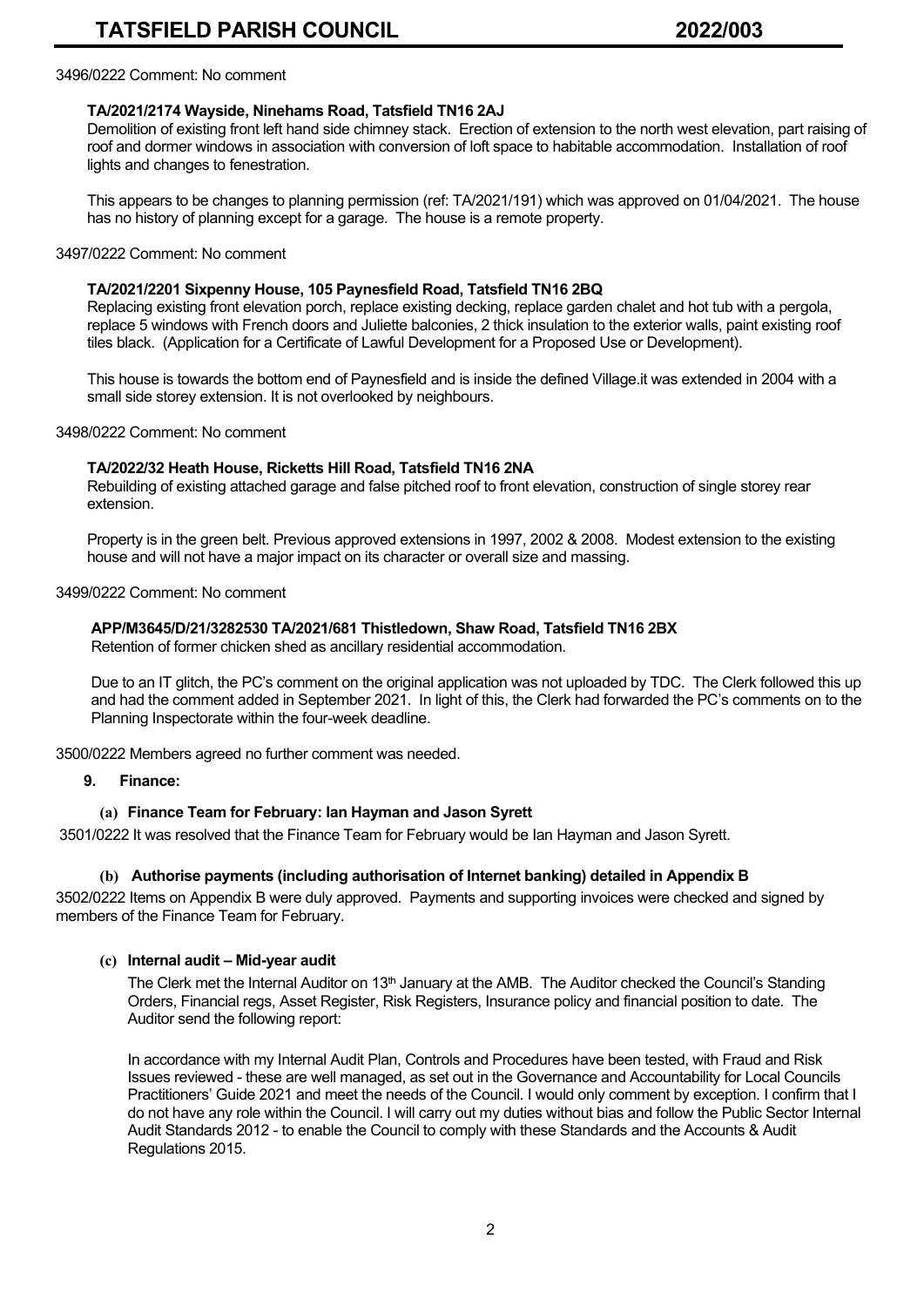There are not any matters to raise – well done.

# **10. Notified Items**

# **(a) Parish Councillor vacancy**

The Clerk had drawn up a public notice regarding the vacancy. This had been posted on the village noticeboard, Tatsfield Talk and the PC website. There had been no expressions of interest.

# **(b) Platinum Jubilee**

The Platinum Jubilee working group were due to hold a meeting with village organisations / businesses on 21<sup>st</sup> February.

The outline (at present) is:

2nd June – Beacon lighting – Bakery lawn. A resident had offered to make the beacon for cost only.

3 rd June – possible children's event (tbc)

4 th June – Tatsfield Singers will stage a concert in the VH.

5 th June – A street party style picnic on Westmore Green with music, activities for the children, food vans, drinks etc.

# **(c) APM 2022**

BHA CEO and his team have confirmed their attendance at the APM on 4 th April. The Clerk has booked the VH. The Clerk has asked Becky Rush and Martin Allen to attend and give reports on SCC and TDC – she is waiting to hear back. The Clerk has ordered the APM poster to the printers and has sent a digital copy to the Parish Magazine to go in the March edition. Alex Davies agreed to arrange drinks and nibbles for the 7.30 refreshments.

# **(d) EV charging points**

The Parish Council has briefly discussed the installation of EV charging points in Tatsfield at previous meetings. It has also been included in the draft Neighbourhood Plan. There are lots of schemes available which offer a pay-up-front or turnkey long-term packages with zero cost based on revenue share. Of course, there are additional installation requirements.

Could the PC potentially install 1 or more in the Village Hall Car Park and basically offer it as a service for people to plug in whilst using the hall or visiting the Bakery/Pub/village? What about other local businesses? Kim Jennings and Ian Hayman would hold preliminary talks with owners of the Bakery and the Old Ship.

 A parishioner had contacted the PC as he had noticed this was an agenda item and wished to raise his concerns about EV charging points and the stress they would put on the village's power network. Even the fast charge points would only draw the equivalent of x7 small kettles. The charging point cannot be plugged into the domestic supply and needs a particular socket and cable (as for a cooker).

# **(e) Community Library**

This has been discussed as a possible 'Jubilee project'. Suggested locations were the old bus shelter or the front porch at the Village Hall.

Members noted that the old bs shelter option would be a bigger renovation project.

3503/0222 Members agreed to measure up and cost shelves/cupboards for one side of the VH porch. It was felt that starting with 'free access' would be a good idea but would be monitored. Once plans had been drawn up, the proposal would be presented to the VHMC.

3504/0222 Members further agreed to look at putting maps of suggested walks in Tatsfield inside the old bus shelter.

# **(f) CCTV**

Kim Jennings had met Simon Evans in the village to discuss CCTV / ANPR. He stated that there was no funding left for any further CCTV. In any case, the required funding from the PC would be prohibitive. Tatsfield is not a high crime area. Kim Jennings drew attention to the anti-social behaviour in the car park and Mr Evans offered to highlight this to the Tandridge Safer Neighbourhood team. Additional patrols are now being carried out. The police have spoken to several young people already. Signage is also being provided. It was felt that once the VH and AMB returned to pre-pandemic levels of use, the frequent 'traffic' through the car park would deter many from lingering in the car park.

# **(g) Furze Corner – accident spot**

Kim Jennings had been contacted via Facebook by a concerned resident. A number of accidents had occurred along Approach Road, one on the bend. The main problem was the fog but the signage, recently installed by SCC, were too high to be visible in heavy fog. One suggestion was to fix reflective tape onto the posts or to install black and white bend signs. A question for Becky Rush.

# **(h) Blue heart verges**

Becky Rush had put this project on hold and would contact the PC in due course to discuss locations for the blue heart verges.

**(i) VAS sign**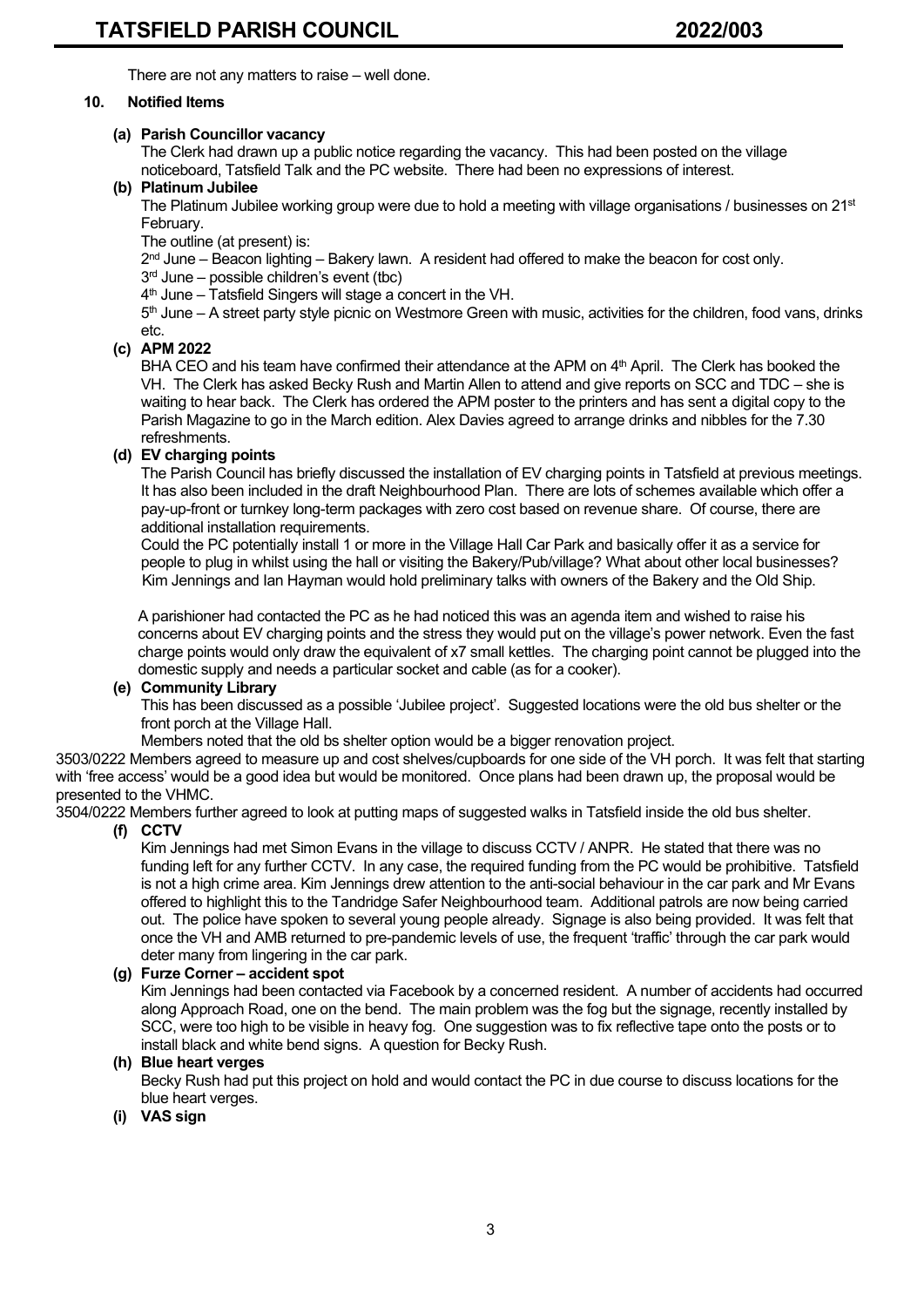This has been installed above the 20mph sign by the village pond. The Clerk to order two batteries, cables and padlocks. The SCC officer has kindly offered to change the batteries, when required, and move the sign to other locations in the village. Ashley Clifton is undertaking training to do these tasks.

## **(j) Neighbourhood Plan – PC to receive and approve draft Neighbourhood Plan and agree to move to Regulation 14 consultation**

The Clerk noted that the Neighbourhood Plan Steering Group minutes from  $19<sup>th</sup>$  January meeting had neither recommended nor agreed to send the draft plan to the Parish Council for approval. It had not recommended to ask the Parish Council to agree to move to Regulation 14 consultation. The Clerk advised that the PC could still receive the draft plan and approve it and the Regulation 14 consultation but recommended that the NP Steering Group includes this item for approval on its next agenda and ratifies both proposals.

## Jason Syrett gave the following report:

The Neighbourhood Plan Steering Group met on 19thJanuary and 2ndFebruary.Kim, Martin, Ian Mitchell and Jason Syrett have also met with Anna Cronin from Tandridge District Council on 28thJanuary, who has reviewed our progress on the draft Plan. As you are aware from our Parish Council meeting on 10thJanuary, the Neighbourhood Plan has reached an advanced draft stage -a stage where we can progress with the next round of community consultation to seek feedback from the public. The January draft was also agreed by the Parish Council to be issued to Natural England as part of our response to the Surrey Hills AONB Boundary Review. At the NP Steering Group meeting on 19thJanuary, we agreed to recommend to the Parish Council that we should now proceed with this next round of public consultation, subject to their being no major issues raised by Tandridge District Council. At the Steering Group Meeting on 2ndFebruary, we reported a positive meeting with Anna Cronin and agreed we could continue as previously approved. We also approved the minutes of the 19thJanuary (which are for your approval tonight at Item 4) The Neighbourhood Plan remains in draft and is not final and will go through two rounds of public consultation (this coming one and a further one led by Tandridge District Council) before it then goes to examination by an inspector and then finally to a public referendum. It will be updated with each stage as feedback is received. It will be shaped by the community responses.

## The following recommendation was made:

To proceed with a 6-week public consultation on the current draft Neighbourhood Plan. This is a formal consultation on the Pre-Submission Tatsfield Neighbourhood Development Plan in accordance with Regulation 14 of the Neighbourhood Planning (General) Regulations 2012.This consultation would run from 20th February 2022 until 5pm on 4th April 2022.We would then give initial feedback on this at the Annual Parish Meeting on the evening of 4thApriland explain the next steps. There will be clear information added in the March Parish Magazine, posters around the village and information added to the Village website and Facebook pages. There will be an Online comments form to easily return comments. There will be the opportunity to discuss the plan with a member of the Neighbourhood Plan Steering Group in person before submitting a response via two drop-in sessions at The Aileen McHugo Building on March 12th and March 13th 2022 from 11am to 3pm.Parishioners can further view printed copies of the draft Plan at either Sheree's Store, Tatsfield Village Hall or The Bakery and fill in a paper version of the comments form. All documents will also be available on the NP website: [https://e](https://e-voice.org.uk/tatsfieldneighbourhoodplan/)[voice.org.uk/tatsfieldneighbourhoodplan/](https://e-voice.org.uk/tatsfieldneighbourhoodplan/)

3505/0222 Members resolved to approve the draft Neighbourhood Plan in its current form and also to proceed to Regulation 14 consultation.

# **11. Reports from County Councillor, District Councillor, Village Organisations and External Organisations**

# **a) County Councillor**

Cllr Rush was unable to attend the meeting and therefore there was no report.

# **b) District Councillor**

Cllr Allen gave the following report:

- Cllr Allen has attended many meetings at TDC which all aimed at improving governance and working towards a leaner and more efficient council.
- TDC is currently under a boundary review, the first since 1998. The presumption will be for threemember wards – currently there are 4x1 member, 10x 2 members and 6x 3 members – and change out elections. This would be effective from 2024.
- TDC's accounts for 2019/20 have now been signed off. The 2020/21 accounts are still being reviewed.
- The Inspector's response to the Local Plan junction 6 and garden village proposals is expected soon.
- Cllr Allen attended the BHACC and AGM.
- Cllr Allen highlighted the Surrey 2050: Place Ambition consultation which is running until  $4<sup>th</sup>$  March.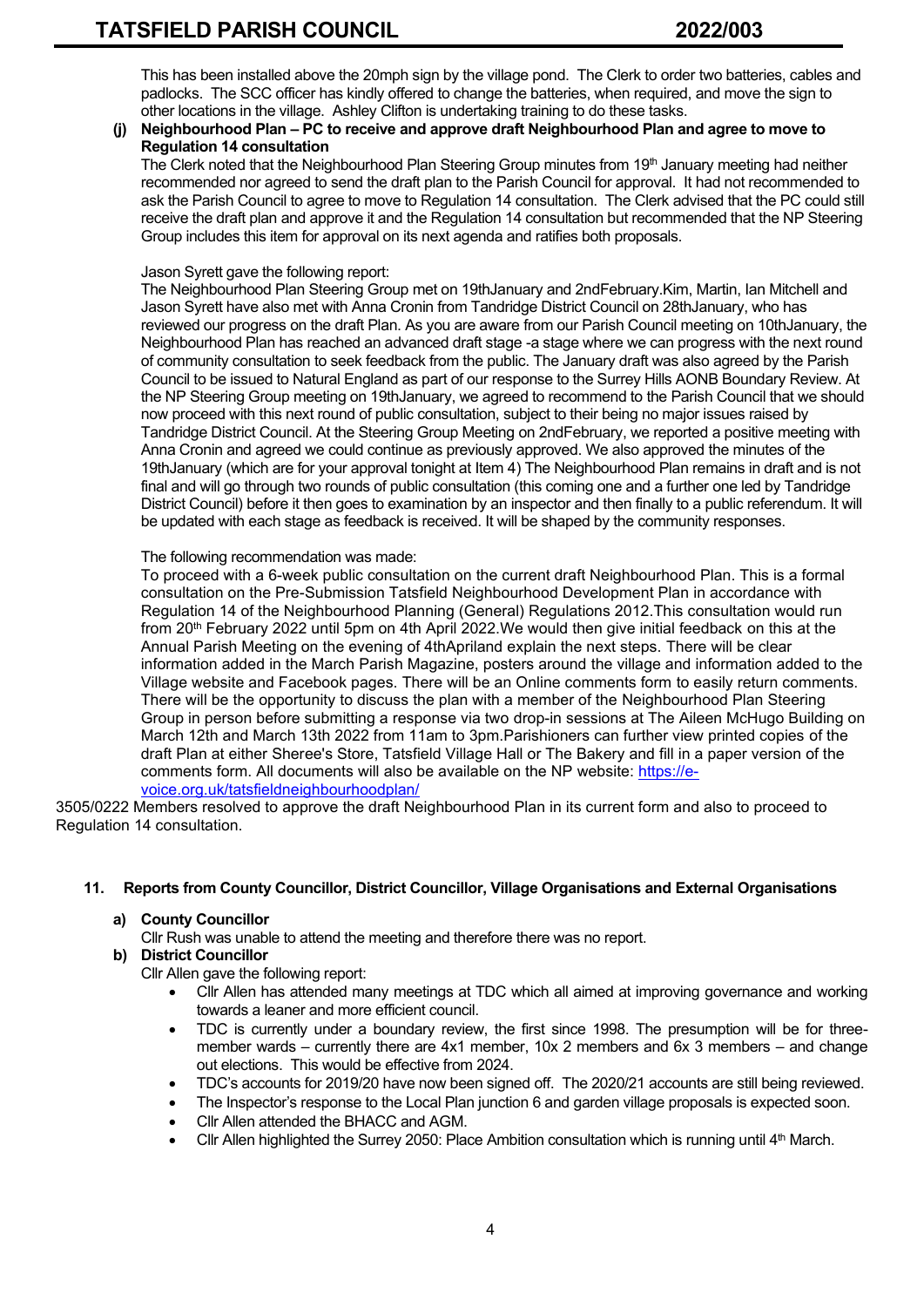At a full council meeting on  $10<sup>th</sup>$  February, members agreed the budget for 2022/3, which Cllr Allen voted against. A Council Tax increase of £5 a year for a Band D property was agreed. Band D council tax share for TDC would be £230.98 which equates to just over £4 a week and will pay for vital services like recycling and waste collections, developing town centres, parks and open spaces and supporting the district's most vulnerable residents.

# **c) Neighbourhood Plan**

Jason Syrett that he had no further update as this had already been covered under item 10j.

# **d) VHMC**

The Clerk noted that the VHMC Chairman was chasing the decorator regarding the exterior decorating. Concerns were raised over the anti-social behaviour in the car park and the Initial-Rentokil contract. David Pinchin had updated the committee regarding police advice on reporting all incidents. The Clerk was continuing to follow up new contractors for waste disposal.

The VHMC had asked if the PC wished to reserve all four days over the Jubilee weekend. Kim Jennings would follow up with the bookings secretary after the working party had met interested local organisations / businesses on 21<sup>st</sup> February.

# **e) Airport**

David Pinchin had provided the following report:

The Airport Consultative Committee met on Thursday 27th January.

Good news for the airport as a whole has been the continued bounce back following COVID, particularly in business aviation. As mentioned before this is key for Biggin Hill and the local economy.

Discussions again took place regarding Tatsfield and the NSA (noise sensitive area). I am pleased to report that David Winstanley, the CEO and Colin Hitchins, Head of CSR and Sustainability have now accepted our invitation to attend our Annual Parish Meeting in the Village Hall on Monday 4th April when they will deliver a keynote presentation on the overflying exercise conducted in conjunction with the village last November. After the PCs annual business reports, it will be the main event of the evening and in the light of so much local interest in the subject we will ensure there is plenty of time for questions and discussion. Let's hope for a good attendance.

Mention was also made of the agreement to site a noise monitor in the garden of one our resident's houses. This has now happened although it has only been made available for two weeks. We await the outcome.

# **f) PFA**

Ian Hayman and Jason Syrett would be having informal discussions with the Chair of the PFA. They would report back at the next meeting.

**g) THS**

Kim Jennings reported that the new yearbook was in production. The spring show would take place on 9<sup>th</sup> April in the Village Hall.

# **12. Parish Council Land/Property**

# a) **Tatsfield Green**

- Boundary Dispute (Under Part 2)
- This was discussed under Part 2.

# **b) AMB**

 $R$ edecoration – kitchen and toilets – a quote had been submitted for the painting of the toilets and the entrance room.

3506/0222 Members approved this quote. Kim Jennings would arrange a schedule with the decorator.

- Kitchen this item was deferred until the next meeting.
- Window cleaning and gutter clearance (and gutter clearance at the Village Hall) Alex Davies knew of a window cleaning that may be able to take on the cleaning of the AMB windows and the VH / AMB gutter clearing. She would meet him on 22nd February to discuss.

# **c) Kemsley Wood**

Request for kissing gate at top of footpath (Toronto House) and Kemsley Road entrance – Kim Jennings and David Pinchin had inspected both gates. The Kemsley Road gate was in good overall condition. The middle section needed resiting and a padlock needed to be put on the gate adjacent to the kissing gate itself. The gate by Toronto House is in slightly worse condition and needs further examining but it appeared that this could be repaired or a section made and fitted. Ian Hayman was looking at this and would report back at the next meeting.

# **d) Westmore Green**

Old Ship sign request – the PC had been asked for permission to erect a new post for the original sign.

- 3507/0222 Members agreed to this request.
	- **e) MUGA**